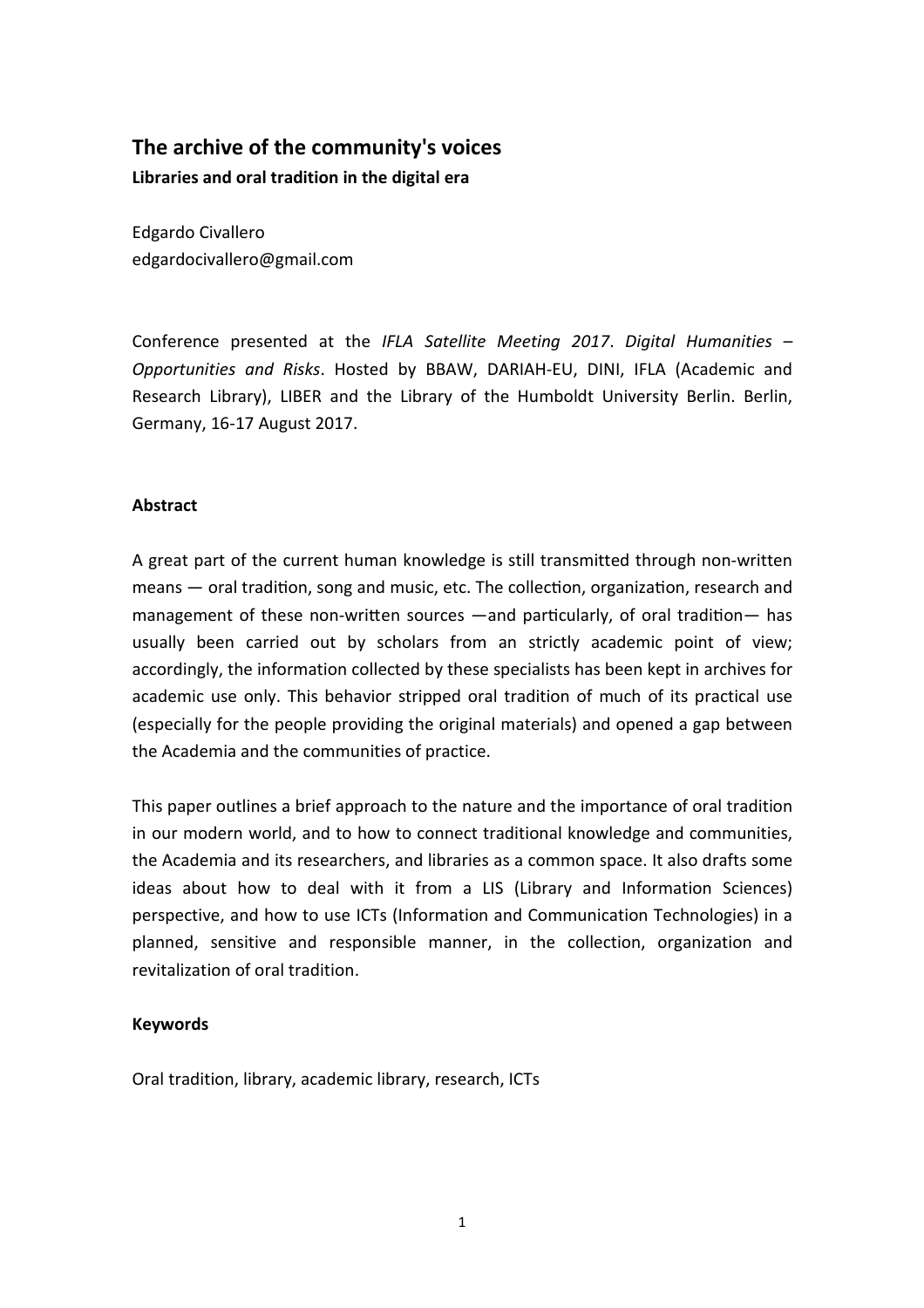#### **1. Introduction**

Part of the current human knowledge is still conveyed through non-written means, one of the most important being orality. Oral tradition —traditional knowledge transmitted by oral channels— forms the foundations of many individual or collective identities and cultures all around the world, including those of modern, urban-based societies.

The systematic collection of these non-written sources, and their organization, study and management, has been led primarily by scholars in the field of Humanities, and has been carried out from an academic point of view and for academic purposes. The information collected  $-\text{tiny}$  fragments of a huge corpus— has been kept in archives for academic use only, and has hence (with the exception of oral history) been devoid of most of its true value. For when oral tradition is isolated from its community of practice (creators and users), it becomes just a snapshot of a bigger picture, a stillphotograph at any fixed time documenting a frozen moment in the past. It turns into a piece of information that may be observed and analyzed by a few curious eyes, and may help future generations work out how a group of people thought or behaved at some point in history. Oral tradition, however, is much more than that. Besides preserving a record of the past, oral tradition continues to be the dominant form of human communication and knowledge transmission in the 21st century. And although it can evidently benefit from being documented and archived, oral tradition is a living tradition maintained by collective memory, created and perpetuated by societies to serve a purpose.

In recent years, there has been much criticism and debate on how the Humanities, i.e. academic disciplines that study human culture, handle traditional knowledge in general, and oral tradition in particular. However, there still remains much to be done to bring researchers and communities together to find better ways to interact and collaborate in such as way as to prevent abuses and misunderstandings. In supporting the search for common ground and points of active cooperation, libraries may play a valuable role not only as spaces for meeting and debate to help bridge the gaps, but as institutions able to make significant contributions. Unlike archives, libraries tend to see information as something with a purpose, aimed at being circulated, disseminated, and (inter)connected; aimed at being useful and contributing something to society. Besides, libraries act upon some of the same categories and mechanisms used by traditional, orally-based networks: both consider knowledge as common human heritage that should belong to and benefit all.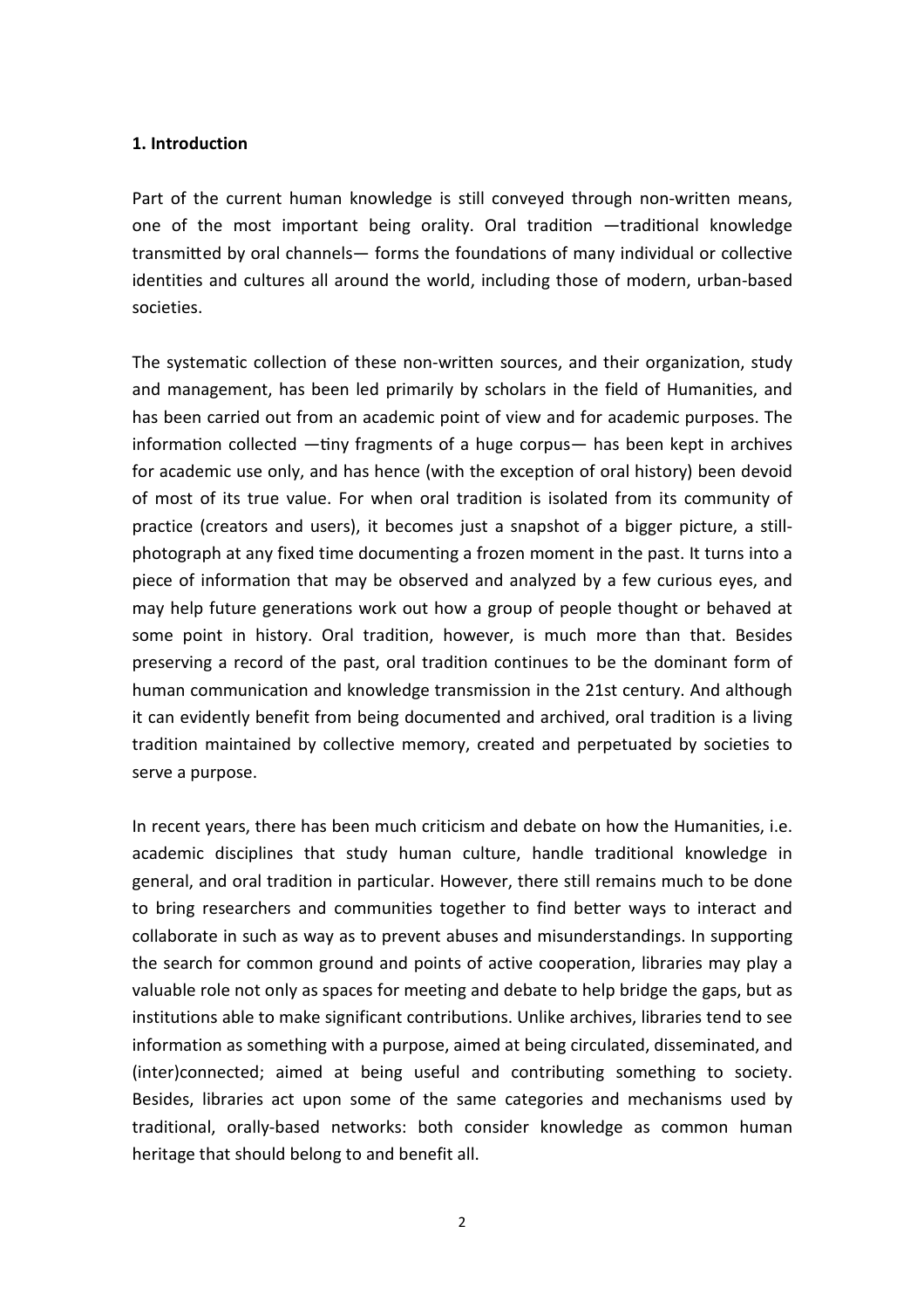In addition to bring researches and communities closer, there are a number of activities and services that libraries may develop to become the places where community's voices and memories are kept alive and thriving. New technologies and virtual spaces can make a significant contribution towards this goal when all the pros and cons have been weighed up and where feasible and sustainable.

This paper outlines a brief approach to the nature and the importance of oral tradition in our modern world, and to how to connect traditional knowledge and communities, the Academia and its researchers, and libraries as a common space. It also drafts some ideas about how to deal with it from a LIS (Library and Information Sciences) perspective, and how to use ICTs (Information and Communication Technologies) in a planned, sensitive and responsible manner, in the collection, organization and revitalization of oral tradition.

# **2. The importance of oral tradition**

Human knowledge includes several spheres; one of the most interesting is the one labeled as "traditional". It is a corpus of selected knowledge, communally "curated" by many hands over time, and transmitted from generation to generation, usually by oral means and using well-defined forms; it collects what a human group  $-$ no matter its size, composition and structure— has deemed necessary or important to preserve, codify and perpetuate.

Generally speaking, this type of knowledge forms the basic culture of an individual or a community, determining and keeping their identity alive, allowing them to know where they come from and to decide where they want or are able to go. Curiously enough, it is not easy to realize the strong presence of this knowledge in our lives: only when we compare our cultural maps to the ones that guide another person, or when we live in a society that is not our own, differences are perceived and we come to understand how deep are the roots of that heritage which, to a great extent, make us who we are.

All the values, teachings, ideas and experiences transmitted during the first stages of socialization belong to the "traditional" corpus: from the very concept of "family" and the different kinds of bonds that occur between its members, to customary treatment and respect given to "strangers" (and the definition of who is and who is not "a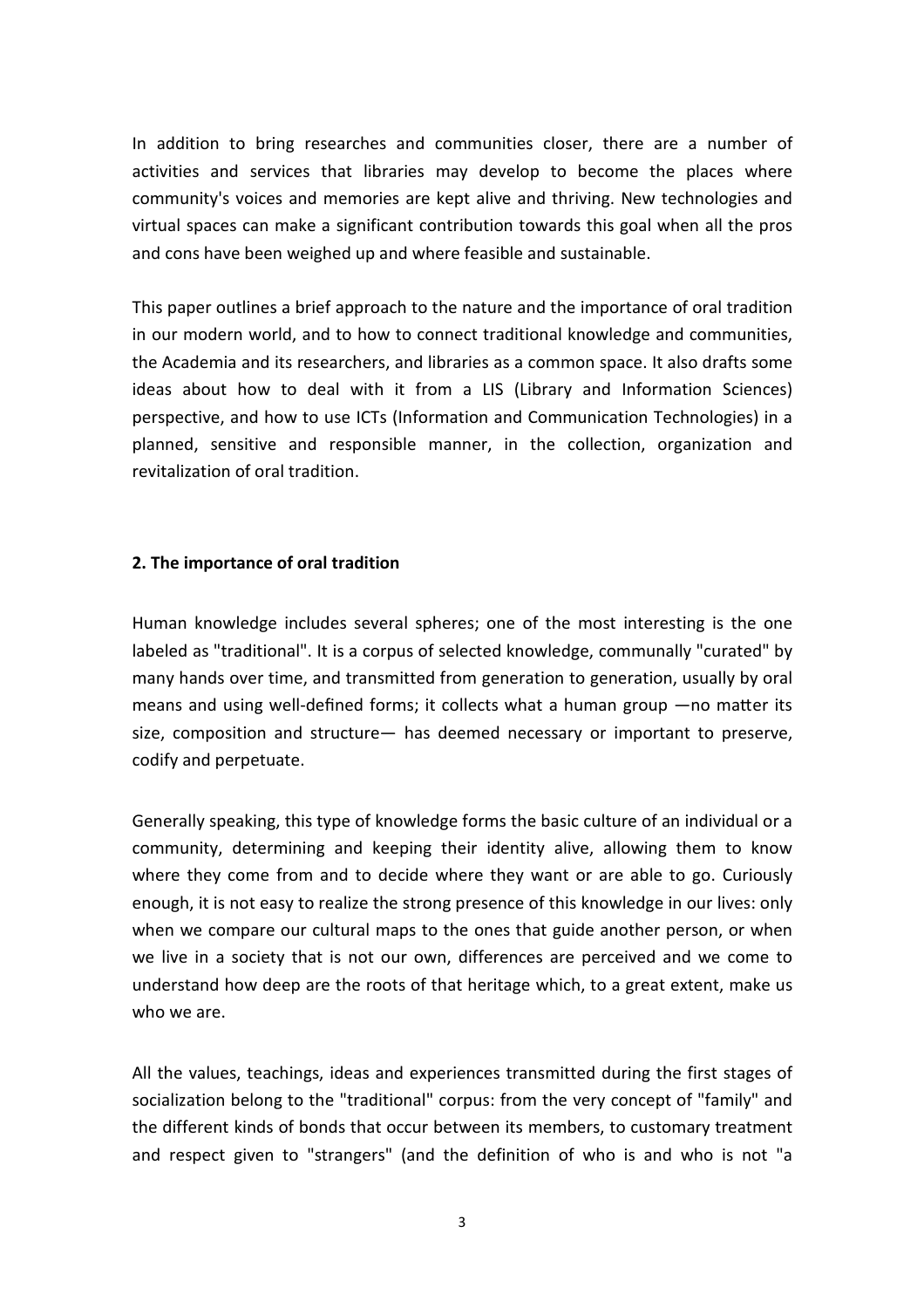stranger"), as well as basic rules of behavior and interaction with other people, games and songs to play and sing, food and drink to be consumed, beliefs, expressions and interjections, ways and moments to laugh and cry... And not just that: the corpus also includes legends and stories, myths of creation and destruction, awareness about the environment and its challenges, general guidelines about which is the individual's position in the (natural and social) universe, historical and pseudo-historical narratives, family/community anecdotes, taboos and non-written laws, ways of navigating through major milestones in life, ways of tackling problems and taking advantage of opportunities, and a very long etcetera.

The above list reveals the close relationship between traditional knowledge and the social fabric. Traditional knowledge encodes a significant share of the information and instructions necessary for the construction of any given community's internal links and fundamental structures, the design of strategies for its conservation, adaptation and transformation, and the development of values, beliefs and behaviors that are consistent with those strategies. It also includes the  $-$ often unwritten $-$  history of a human group; a group that can range from a handful of individuals with some interest or trait in common to a nation. In short, that form of knowledge expresses and conveys the paths traveled so far by a number of persons and the strategies that have allowed them to thread these paths together.

In general terms, the traditional knowledge of a community is maintained and transmitted through the spoken word. It is not the only method, though: the same goal may be achieved by using textiles, facial paintings, tattoos and body adornments, baskets, designs on ceramic and gourds, carvings, sculptures, photographs, paintings and drawings. And, of course, by books, magazines, journals, newspapers, letters and other written and printed documents. But the spoken word is, without question, the most popular method.

The oral tradition of a particular community ―an urban tribe, the members of a union, the shepherds of several neighboring villages― is made up of spoken knowledge. As other spoken contents, oral tradition is characterized by being grammatically complex (much more than written text), diverse, dynamic, relatively spontaneous (although it uses a number of formulas), immediate and unstable. And very fragile. It can also be misleading, confusing and thorny at times, even for its own users: in oral tradition the tangible and the intangible, the objective and the subjective are so intimately mingled that there are times when they cannot be told apart.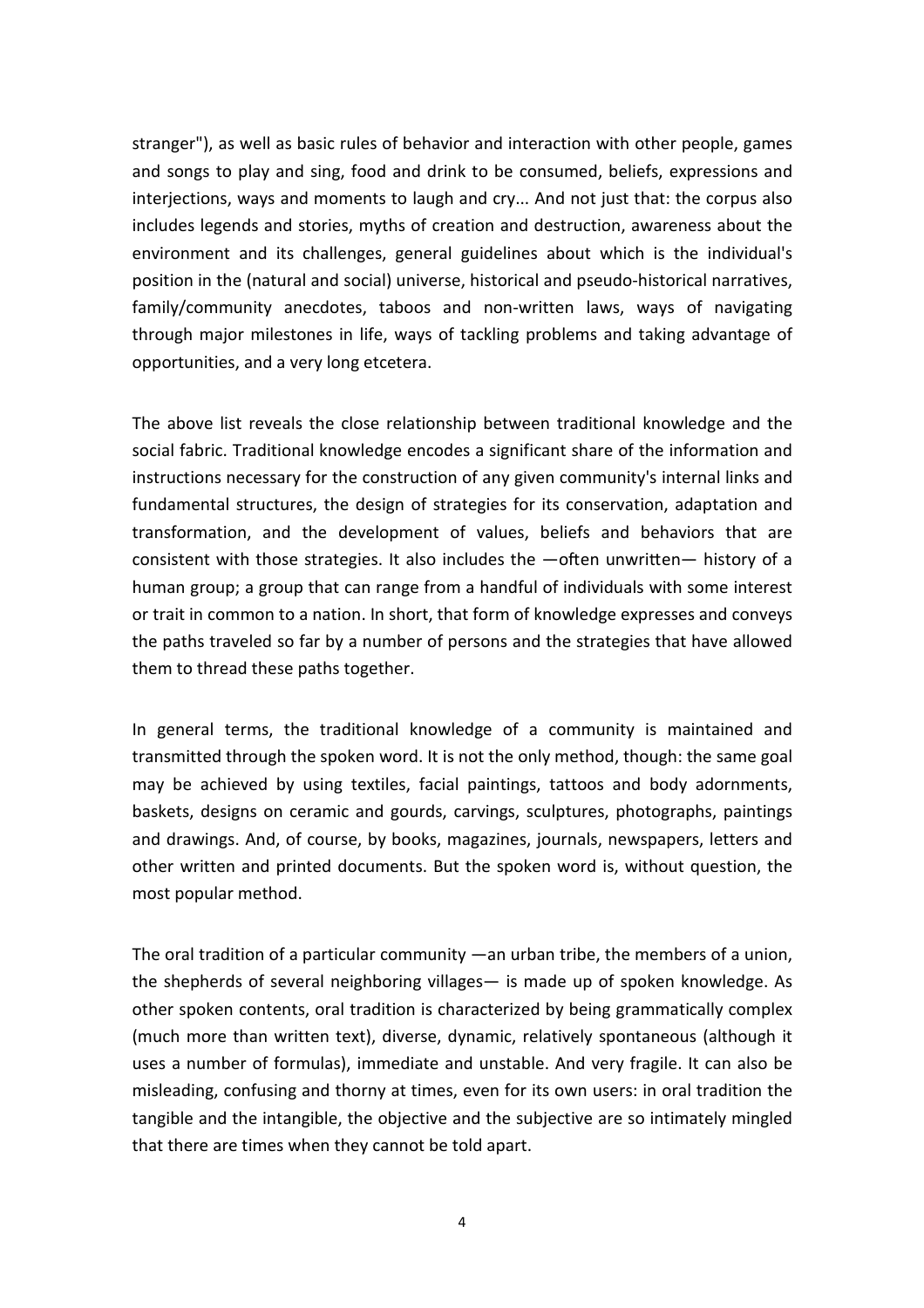Although some of the pieces of information that form oral tradition are "fossilized", i.e. they have been transmitted without being substantially altered for centuries, it is flexible and changes: on the one hand as the result of losing part of its contents and gaining new ones, and on the other hand by undergoing modifications at different levels. Such changes can be forced, but usually respond to the needs of a particular social group, which is itself changing and evolves over time  $-$  sometimes adopting new routes, sometimes adjusting its steps according to the terrain and the circumstances.

Oral tradition is passed on in two directions: vertically —generation after generation and horizontally, between the members of the same generation. Therefore, in addition to perpetuating a corpus of knowledge, it reinforces the ties among peers and among adults and young people, and strengthens community structures. It also favors the processes of socialization and education, cultural production, and languages' vitality.

What structures and channels oral tradition uses to gather and convey its contents are limited only by imagination. Items of oral tradition can be delivered as a song or a story, an epic declamation or a nursery rhyme. They can be accompanied by gestures or music, be part of a broader cultural expression ―such as theater or dance― or not. They can be transmitted in a bar or in a kitchen, in a workshop or in a classroom, in a formal context or in an informal one.

And the contents conveyed... are practically infinite. Simple anecdotes or the genealogy of a royal family, human or divine, from the beginning of time. The mental map of the Andean pastures for lamas, or the sites for collecting mussels on a rugged coastline, with all its detailed micro-geography. The story of a beverage's invention, of the composition of a piece of music, of the creation of a saying. The anecdotes behind a photo. The instructions to properly manage a piece of forest or a river, to care for a crop, to find a medicinal plant. The trajectory of a political party, a company, a factory, a publisher, a shop. The story that goes through a book, a corner in any city, a wall covered with graffiti... All these contents, small and insignificant as they seem, are pieces of our memory, our history, our essence. Parts of us as persons, as members of a society, as components of a group, as inhabitants of a certain place...

Oral tradition is not limited to those societies or groups lacking reading/writing skills; it is also present amongst literate societies. Actually, there are few branches of human activity, regardless of their size, not having an oral corpus associated with them. In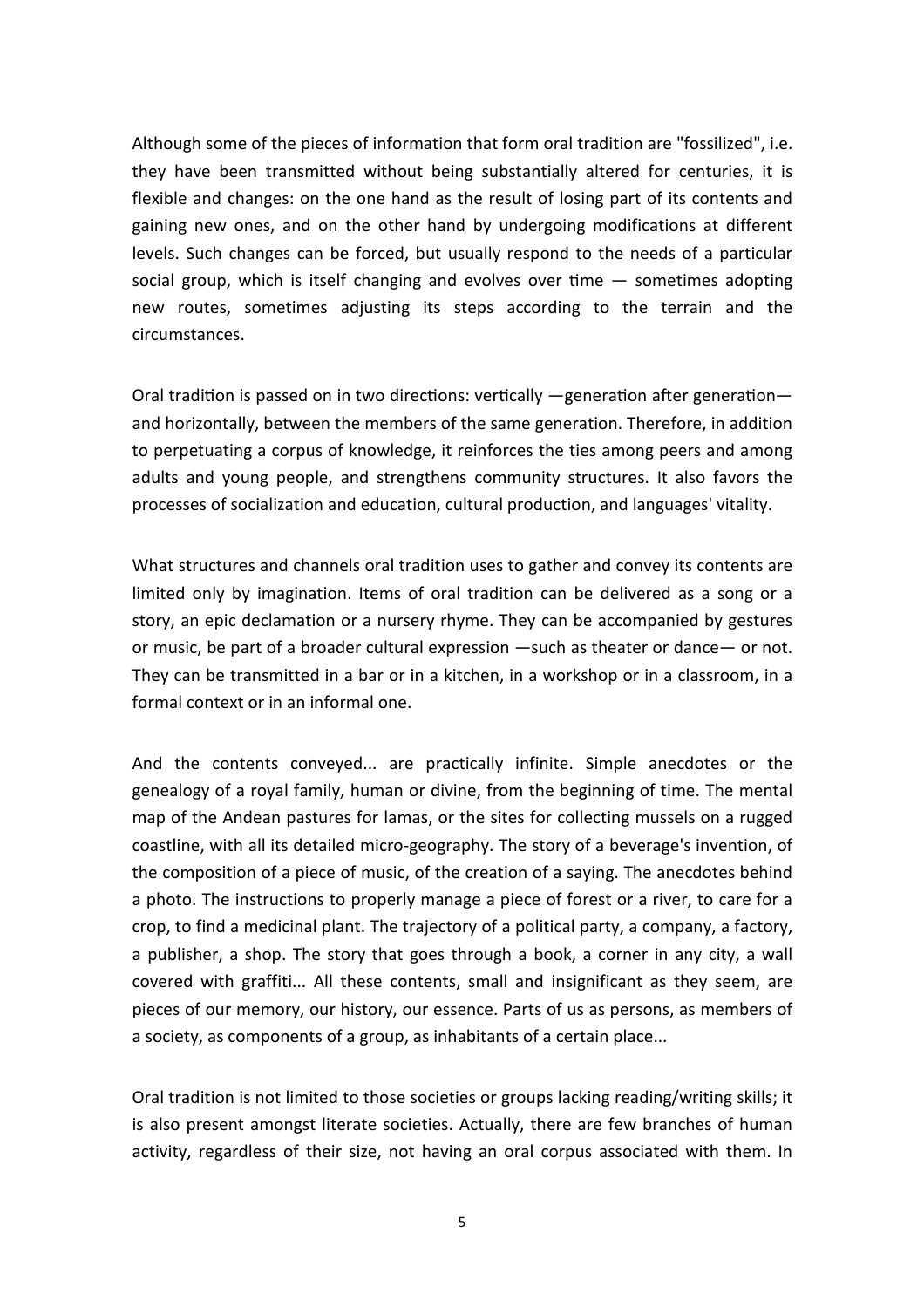contemporary urban communities, oral tradition has a strong presence, especially amongst social groups (minority, disadvantaged, alternative or dissident) who have not been able, for whatever reason, to see their opinions and memories fixed in writing. But it also channels certain knowledge among hegemonic literate sectors: it keeps alive family memories, local histories, individual or group experiences related to a number of historical events, traditions, games, crafts... Therefore, besides keeping the threads of the social fabric together, those narratives supplement and balance the "official history", i.e. the tailored account that typify a people, a culture or a country. And they allow the existence of *plurality* and *diversity*, two values often pushed to the background to favor prevailing stereotypes and mainstream discourses.

Oral tradition is also a "living repository" of a category of knowledge that cannot usually be found in any other place. In fact, in some cases oral tradition becomes the last refuge of information on the verge of disappearance, encoded in equally endangered languages.

A wide majority of this intangible tradition still circulates from mouth to ear, devoid of any material support. This is the most delicate part, and the one that needs more attention and care, especially when it belongs to social groups suffering cultural pressure, discrimination, or oblivion.

The other part has been converted, for different reasons and by different methods, into tangible documentation: written, printed, graphic or audiovisual materials. Academic researchers and scholars in the field of Humanities have had a remarkable role in this process ― a role that has not been free from issues, and has been subject to criticism and debate.

# **3. Academic research: collection and archive**

Being practically ubiquitous, orally-transmitted knowledge could not go unnoticed by scholars for too long. Popular storytelling was under the focus of many authors for centuries, although it was not the only element to be targeted  $-$  portraying customs and traditions was also the aim of a good number of works, from travel diaries to chronicles and ethnographic descriptions.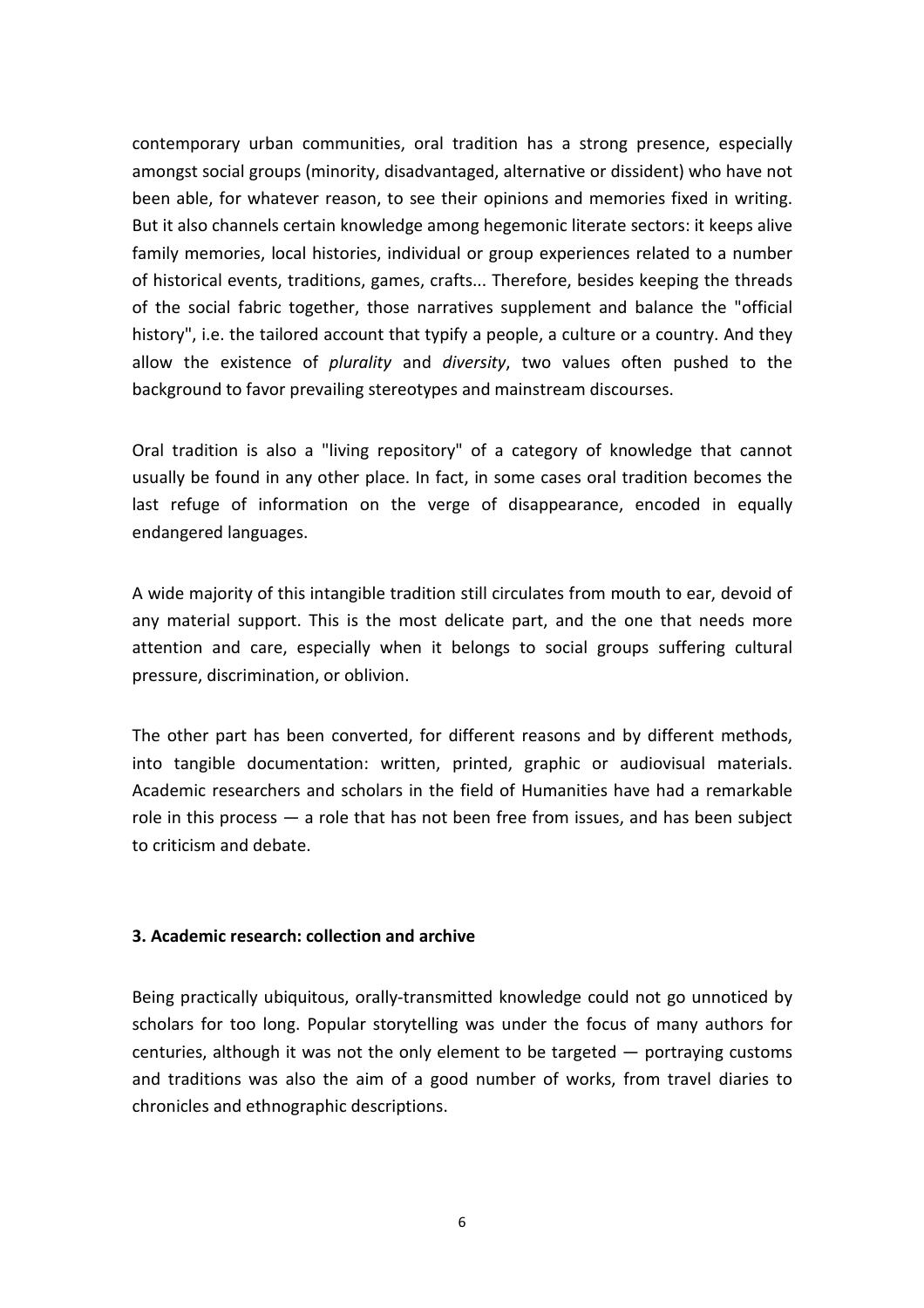However, academic, systematic research in the field of Humanities is relatively recent, especially the one related to oral tradition.

Since the first decades of the 20th century, the development of early recording technologies has boosted this kind of investigations; they allowed researchers to recover a number of sound-based cultural expressions, including oral tradition, in a more systematic, precise way. This was done within a very specific, narrow scope of academic disciplines: namely, anthropology, linguistics and ethnology.

Audio-visual media improvements (and Information technology later on) opened up new possibilities for working with oral sources, widening the range of research activities and surveys and getting more fields of Humanities (politics, sociology, history...) involved in the process of collecting sounds. Oral history —the methodology of which was already used by Thucydides and Herodotus in classical Greece― witnessed a renaissance after World War II. Adding to this, alternative, personal and collective approaches to specific historical events were provided by Spanish miners and fighters, French anarchists, Latin American guerrillas and trade unionists, Brazilian *sem-terras* among many others.

Oral archives were then created to preserve, organize, and study these collections  $$ just small pieces of a seemingly endless mosaic. But its access and use at the time was ―and, in many cases, s2ll is― limited to the Academia. Oral tradition had become a new object to be analyzed and theorized about in the "dissecting rooms" of social science schools, and, more often than not, ended up becoming "dead knowledge". While those contents had been collected and preserved to "save" them from the uncertain fate awaiting most oral knowledge, once "rescued" they were isolated from the living socio-cultural structure that produces, revises, maintains and re-elaborates oral tradition day after day. The very reason why those contents exist and are remembered is to be transmitted, in order to continue living in somebody else's lips and memory. By just storing them in archives for faculty/academic-staff use only, they had been (a) turned into a mere record or a simple piece of writing (stripping them from many of their main features), and (b) isolated from the living chains and the linking agents that made them "oral" and "a tradition".

The management of oral collections has been just one of the many reasons for a notorious disconnection between the academic world ―specifically disciplines, researchers, repositories and publications in the area of Humanities— and the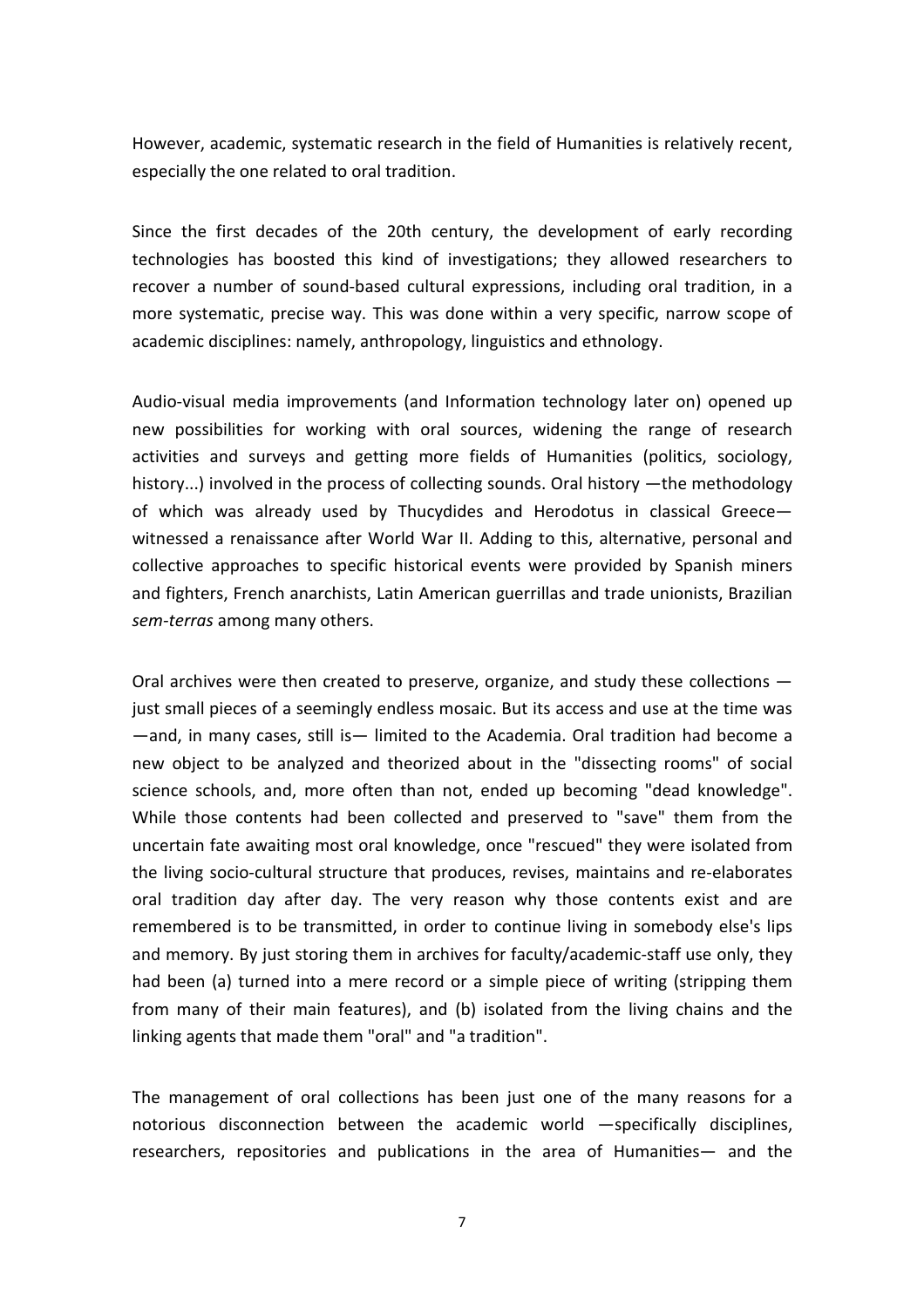communities, i.e. the (re)producers of orally-transmitted knowledge from which researchers borrow their study materials. For some time, gaps between the work done by academic researchers (mostly serving their own interests, or pursuing their own goals within their closed circles) and society got wider, the former failing to help communities to keep their memories alive, active, circulating from mouth to ear, and also documented, organized and stored to be easily accessed.

Only recently, a few tentative first steps in the right direction have been taken to bring the Academy closer to people. On the one hand, by trying to establish a different type of relationship and, on the other, by looking for ways and spaces to work together for a common good.

Libraries in general and academic libraries in particular may become a key piece in building the relationship between researchers and communities of practice, and getting it to work. And not just by providing physical spaces for meetings and activities, but as institutions capable of making a number of important contributions in terms of know-how, techniques, contents, strategies, services and activities. Not for nothing have libraries worldwide exercised a thoughtful and insightful leadership in organizing human knowledge over the centuries.

# **4. Libraries and oral tradition**

Libraries are institutions that, within their possibilities, bring together the materials and tools necessary to provide societies with the knowledge they may need.

Libraries make every effort to integrate into and be part of the community they serve. In responding to their users' needs and queries in a planned, sensitive and responsible manner, sometimes they work as lighthouses, while on other occasions operate as harbors. All of them provide access to strategic information; support literacy and education; promote broader and more in-depth understanding; bring distant horizons closer, and much more. Besides, they are memory archives, hosting and storing different manifestations of the cultural heritage of humankind.

However, for a number of reasons "traditional" knowledge in general and oral tradition in particular have not been included in library collections and services as assiduously as they should, despite of the fact that this knowledge is considered to be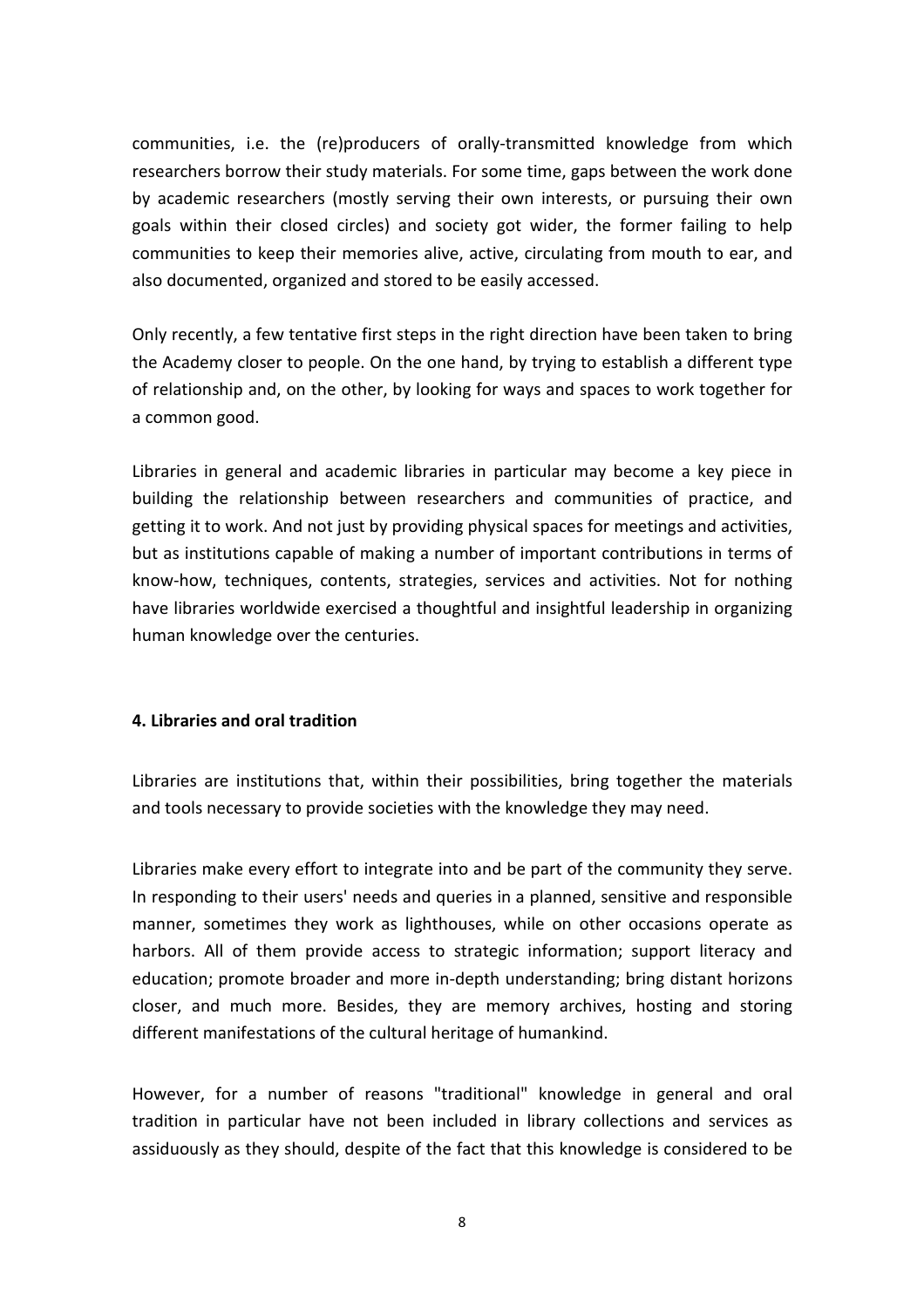essential for any human group, and that a number of international recommendations concerning cultural diversity and intangible heritage have encouraged the use of oral tradition as a means for preserving and disseminating different societies' cultural expressions and languages.

With their extensive experience as information managers, libraries could do a brilliant, much needed work with oral tradition. But they have to understand that the object of this work is not to record orality or other "non-conventional" sources, but to promote and making the best possible use of them. As already said, "traditional" knowledge, its creation, acquisition and transmission are part of an ongoing, dynamic process in constant motion. By limiting the work with oral tradition to its collection and storage much of its importance, meaning and value are lost.

Therefore, as a first step LIS professionals should gain a greater knowledge of what oral tradition is, how it works, why it is important, what its flaws and biases are, and what their problems and risks are  $-$  something for which, unfortunately, there is no specific, LIS-oriented training, guidelines or recommendations. Librarians willing to deal with oral tradition might have to reframe their own concepts, tools and techniques, or create new ones from an interdisciplinary perspective.

Once this initial step has been given, libraries would be ready to organize, promote and disseminate oral tradition, taking into consideration particular formats, channels, contents, actors and spaces. Memory and knowledge encoded orally or through "nonconventional" means would then become alive and vibrant in libraries; this would make libraries' collections richer and would enhance their role as the memory archives of their communities, developing stronger bonds with one another. This inclusion would also serve as a form of acknowledgement and recognition for certain social sectors —for example, indigenous peoples— that have been systematically underrepresented or ignored in/by libraries.

By including oral tradition in their collections and services and fostering its use, libraries may reinforce some damaged threads of the social fabric they are part of. They may help make certain groups visible, challenge stereotypes and prejudices and favor exchange, learning and mutual recognition; they may recover local history and local expertise while rediscovering customs and traditions and updating some of them in a conscious manner. Libraries may identify the best practitioners of oral tradition in their communities ("living books") and support and encourage them; they may inform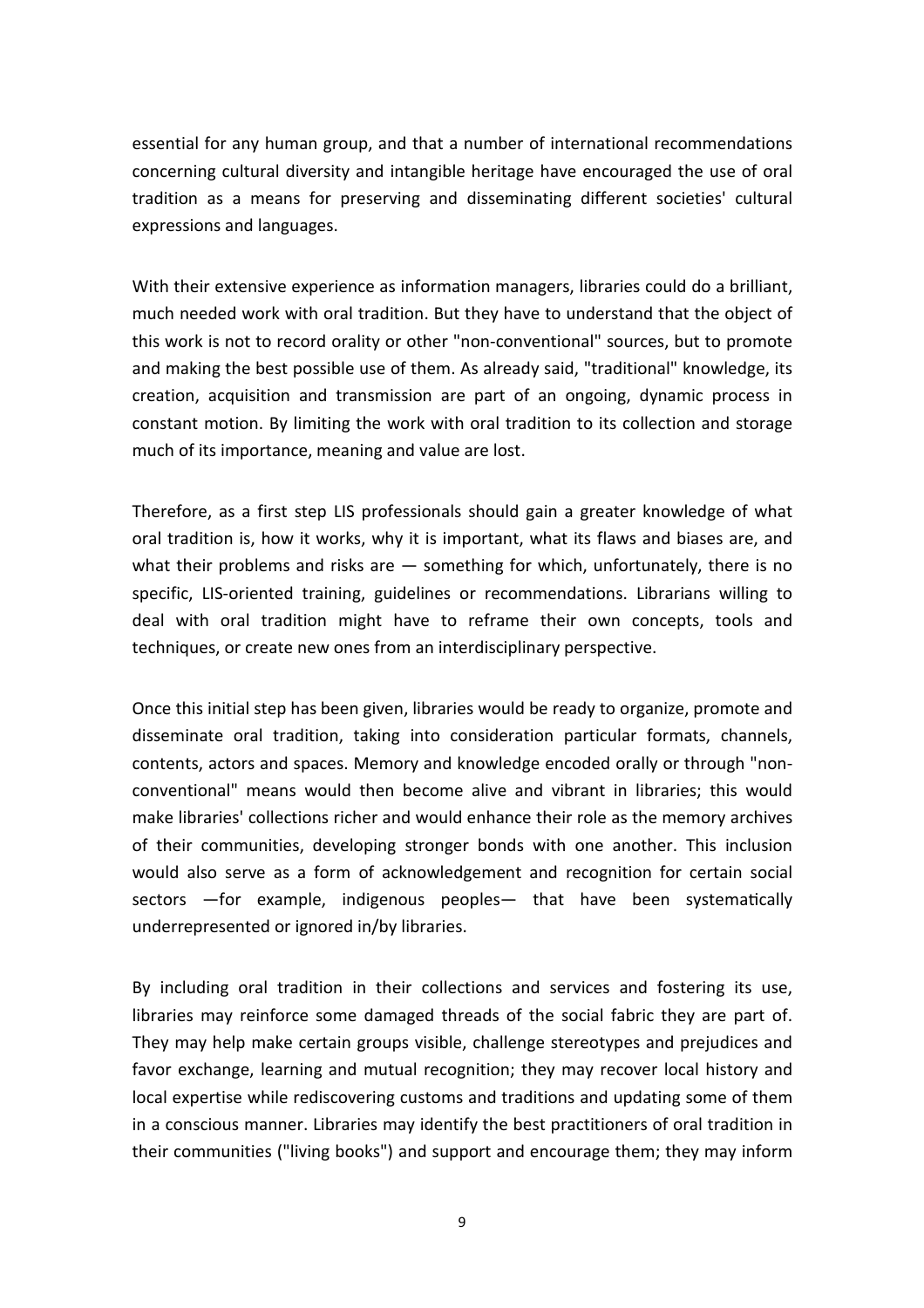their users (individuals, groups, organizations, institutions) about the body of knowledge they preserve and transmit, explaining why that tradition is important, and what can be done with it and for it. In addition, books, audiovisual materials and any other kind of documents may be provided to inform and support those interested in approaching, understanding and put orality into practice. Libraries may also create spaces for oral practitioners to teach their art and exchange their wisdom, expand storytelling possibilities, and raise cultural awareness through heritage workshops, language classes, and all the rest of it.

Orally-delivered contents such as local geography and history, ethno-botany and ethno-zoology, recipes, crafts, and many others fragments of traditional knowledge, should be added to the tales, legends and myths usually kept in libraries' "oral tradition" sections (when/where they exist). These contents could be collected by the library staff or by any other member of the community through different means, and arranged in such a way that they become available for the rest of the library's users.

In the same vein, libraries can join forces and collaborate with schools and other cultural, social and educational organizations and institutions, to foster the use of oral tradition. Formal and informal courses on geography, history, literature, language, music, natural sciences and crafts may benefit from the information contained in oral tradition; additionally, intercultural, bilingual programs should make full use of them to support endangered languages and strengthen the preservation of cultural identities.

Libraries that have learnt how to support oral tradition and its practitioners provide the best environments for academic researchers and communities to work together in the study, preservation and revitalization of traditional knowledge and traditional means of knowledge transmission. New Information and Communication technologies (ICTs) may be helpful tools in this process.

# **5. New technologies**

"Digital Humanities" are a set of disciplines belonging to the social sciences branch, benefiting from the use of electronic means for the production, management and dissemination of information ― i.e. ICTs.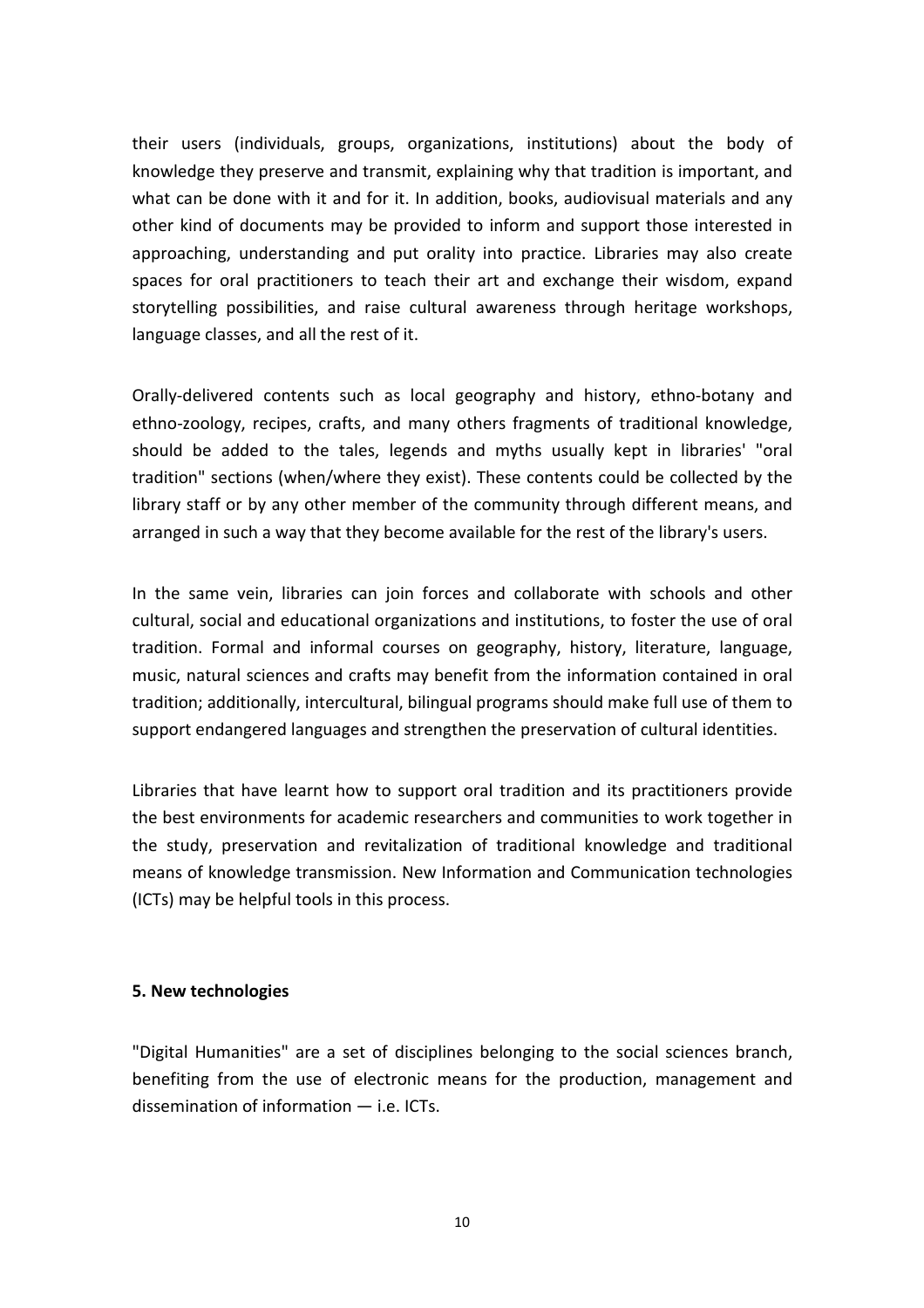It should be noticed that ICTs are tools, and as such they should be used according to needs and requirements; the fact that they exist does not imply that they must always be used, or that they are always necessary or effective, much less that they must be imposed. It should neither be forgotten that while technology allows doing a number of things, it also forces its users to make a number of others of which they are not aware on many occasions.

With that in mind, there is no doubt that ICTs can open up new possibilities, especially when it comes to designing and developing library activities related to oral tradition: from the production of ebooks on local history to the creation of online oral collections taking advantage of open software and cloud storage, and the distribution, through certain networks and platforms, of videos, images and recordings, accompanied with explanations, as a way of allowing other people to get to know community cultural expressions.

To achieve certain goals, appropriate tools, techniques and formats should be selected. There will be occasions when new technologies may join old ones: depending on the context, sometimes a handwritten book or fanzine can be much more effective than an ebook; an exhibition of photographs at a community center, sponsored by the library and supplemented with relevant background materials, can be much more attractive than a Flickr gallery; a radio ad, much more useful than a post in WhatsApp or Facebook; an outdoor storytelling session, much more interesting than a video on YouTube. Practice has shown that a balanced combination of "traditional" and "modern" elements is often the wisest and fairest course of action.

#### **6. New alliances**

From what has been exposed so far, it is worth considering the elaboration of common projects taking into account (a) libraries know-how, structures and spaces; (b) the opportunities that technology offers today; (c) the academic research and writing on oral tradition; (d) communities where orally-transmitted teachings consolidate and enhance their traditional knowledge; and (e) communities where oral tradition has been broken.

Libraries can help academic researchers and communities to collect, organize and disseminate oral tradition, and materials related to it (papers, books, audiovisual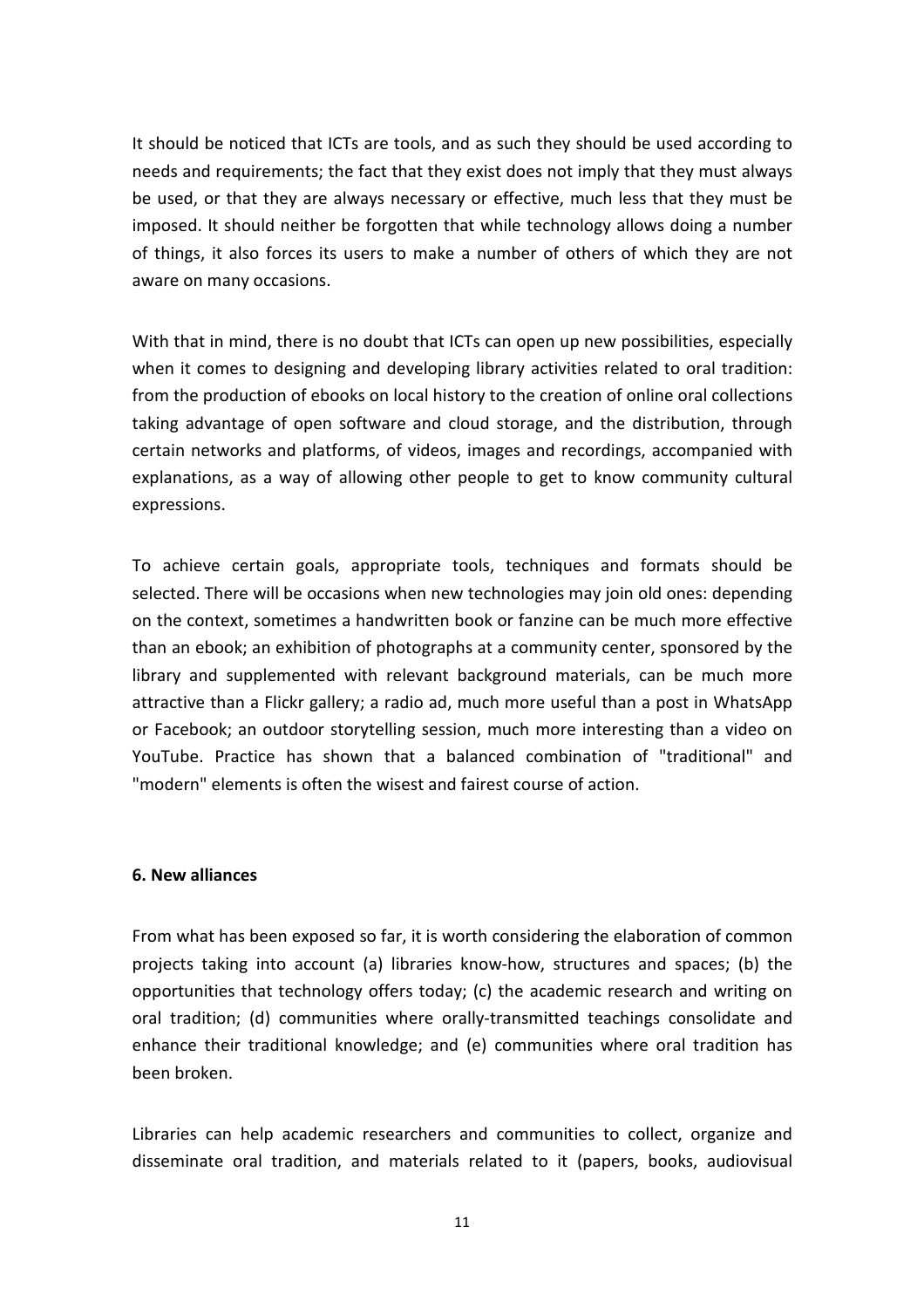documents...). They can help communities reconnect with their traditional knowledge (oral tradition collected for academic purposes in the past and stored in archives) and update it  $-$  which may also trigger a number of research programs. Together with their community libraries can develop oral tradition activities, involving researchers and other actors in cases where this is advisable or necessary; through some of these activities they can cast light on local problems, challenge stereotypes, debunk fake stories, etc. Libraries could bring into contact communities' oral tradition and written documents and collections, opening doors to numerous opportunities (and to more academic-supported research). They could even help the Academia to reformulate its position about a number of past issues regarding traditional knowledge and oral cultures.

By making these and any other connections possible, and by exploring new paths for improvement, libraries, researchers and communities may gain knowledge and experience and discover mutually beneficial ways of interaction with each other, cultural exchange, collaboration, and learning.

Lastly, it is worth noting that a large number of voices, past and present, in rural and urban contexts, have found and continue to find refuge in "traditional" knowledge and all its forms of transmission, including oral tradition. All of them are part of human memory. If libraries are meant to be the managers of that memory, the archive of the community's voices, they should include all these fragile expressions in their collections.

# **7. Acknowledgements**

I would like to thank Sara Plaza Moreno for her valuable suggestion and contributions to this paper, her careful revision of the text, and the discussion of the ideas included in it.

# **8. Bibliography**

Civallero, Edgardo (2005): The sound library: Sound documents and collections as means of recovering and protecting endangered languages. In: *71st IFLA General Conference and Council 2005 – Satellite Meeting*. Stockholm: IFLA. Available at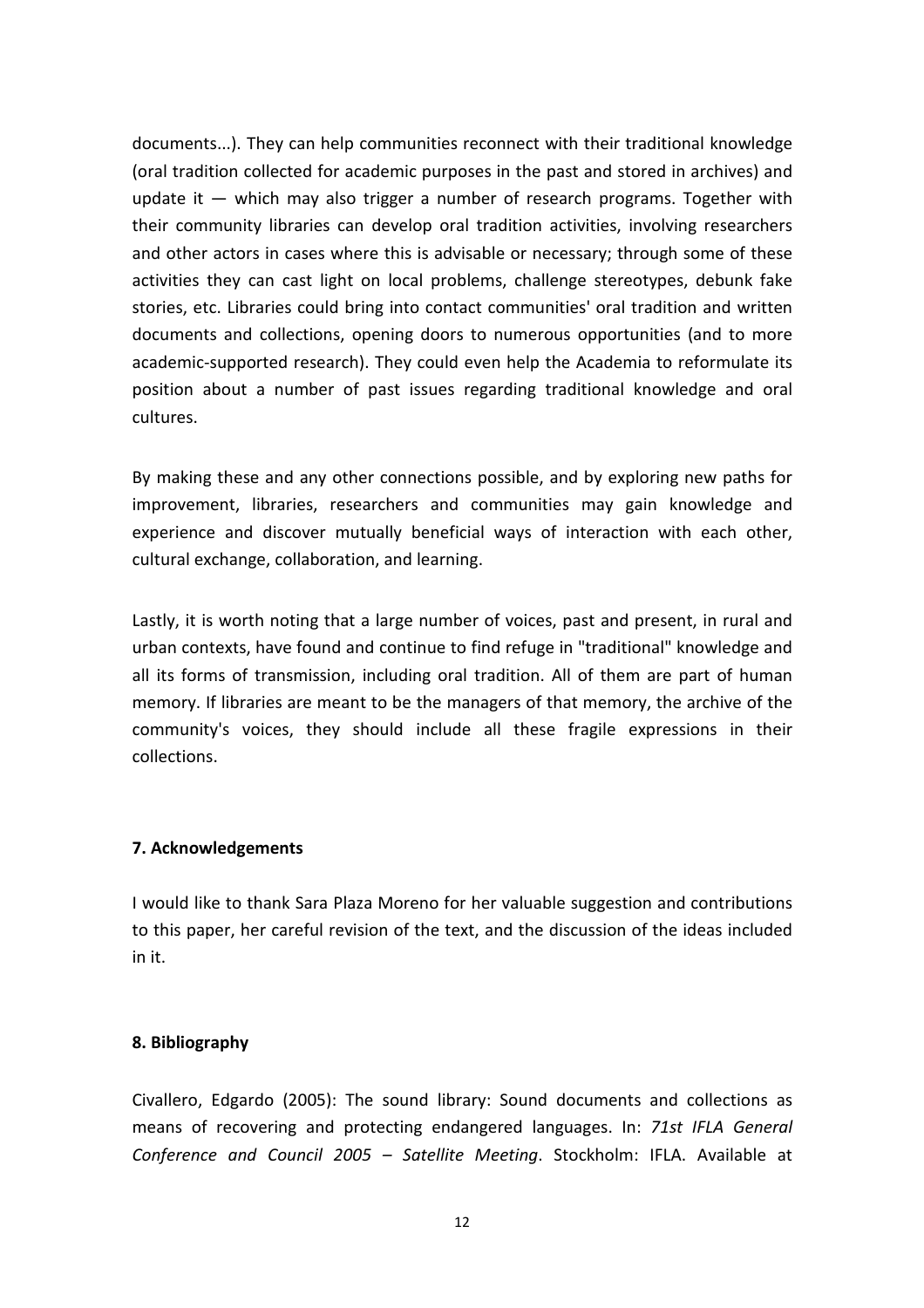https://www.aacademica.org/edgardo.civallero/101.pdf

Civallero, Edgardo (2006): Quebrando el silencio: Bibliotecas, archivos y tradición oral. In: *Códice. Revista de la Facultad de Sistemas de Información y Documentación*, 2 (2), 27-35. Available at https://www.aacademica.org/edgardo.civallero/93.pdf

Civallero, Edgardo (2007): Traditional games, music and oral tradition: Intangible tools in multicultural libraries. In: *73rd IFLA General Conference and Council 2007 – Satellite*  **Meeting.** Pretoria: IFLA. Available at https://www.aacademica.org/edgardo.civallero/105.pdf

Durkheim, Émile (1982): The Rules of Sociological Method. New York: The Free Press.

Finnegan, Ruth (1970): A Note on Oral Tradition and Historical Evidence. In: *History and Theory*, 9 (2), 195-201.

Halliday, Michael A. K. (1985): Spoken and written language. Oxford: University Press.

Harms, Robert (1979): Oral Tradition and Ethnicity. In: *Journal of Interdisciplinary History*, 10 (1), 61-85.

Kress, Gunther (1979): Los valores sociales del habla y la escritura. In: Fowler, R. et al. (Eds.) *Lenguaje y control*. Mexico: Fondo de Cultura Económica.

Laya, Diouldé (1972): La tradition orale. Problématique et méthodologie des sources de l´histoire africaine. Niamey: CRDTO.

Morgan, James (2008): What is orality? Available at https://orality.imb.org/files/1/202/What%20is%20Orality.pdf

Moss, William W. (1988): Oral history. In: Stricklin, D.; Sharpless, R. (Comps.). *The past meets the present: essays on oral history*. [Boston?]: University Press of America.

Okihiro, Gary Y. (1981): Oral History and the Writing of Ethnic History: A Reconnaissance into Method and Theory. In: *The Oral History Review*, 9, 27-46.

Ong, Walter J. (2002): Orality and literacy: The Technologizing of the Word. London, New York: Routledge.